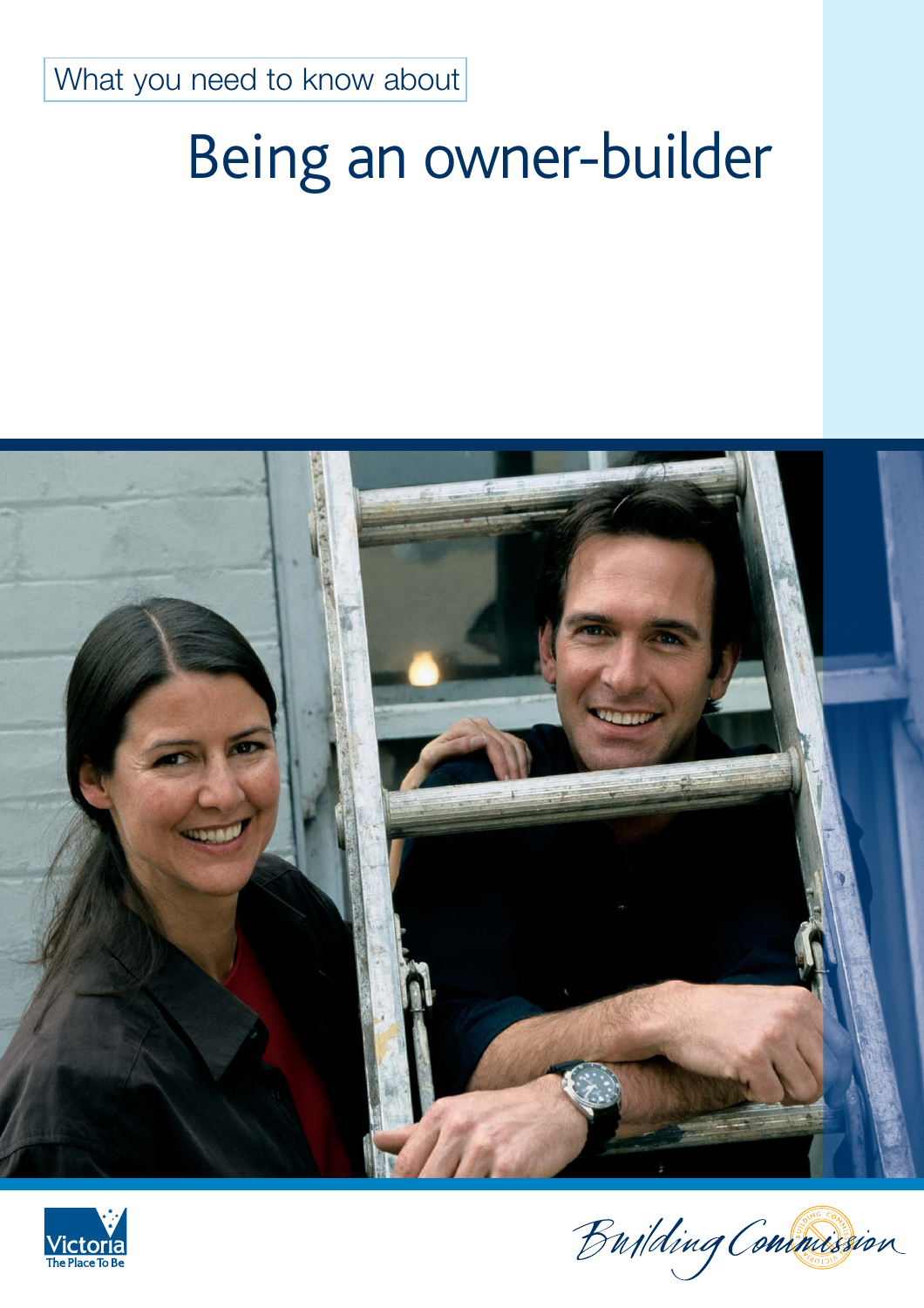Many owner-builders gain great satisfaction from undertaking their own building work.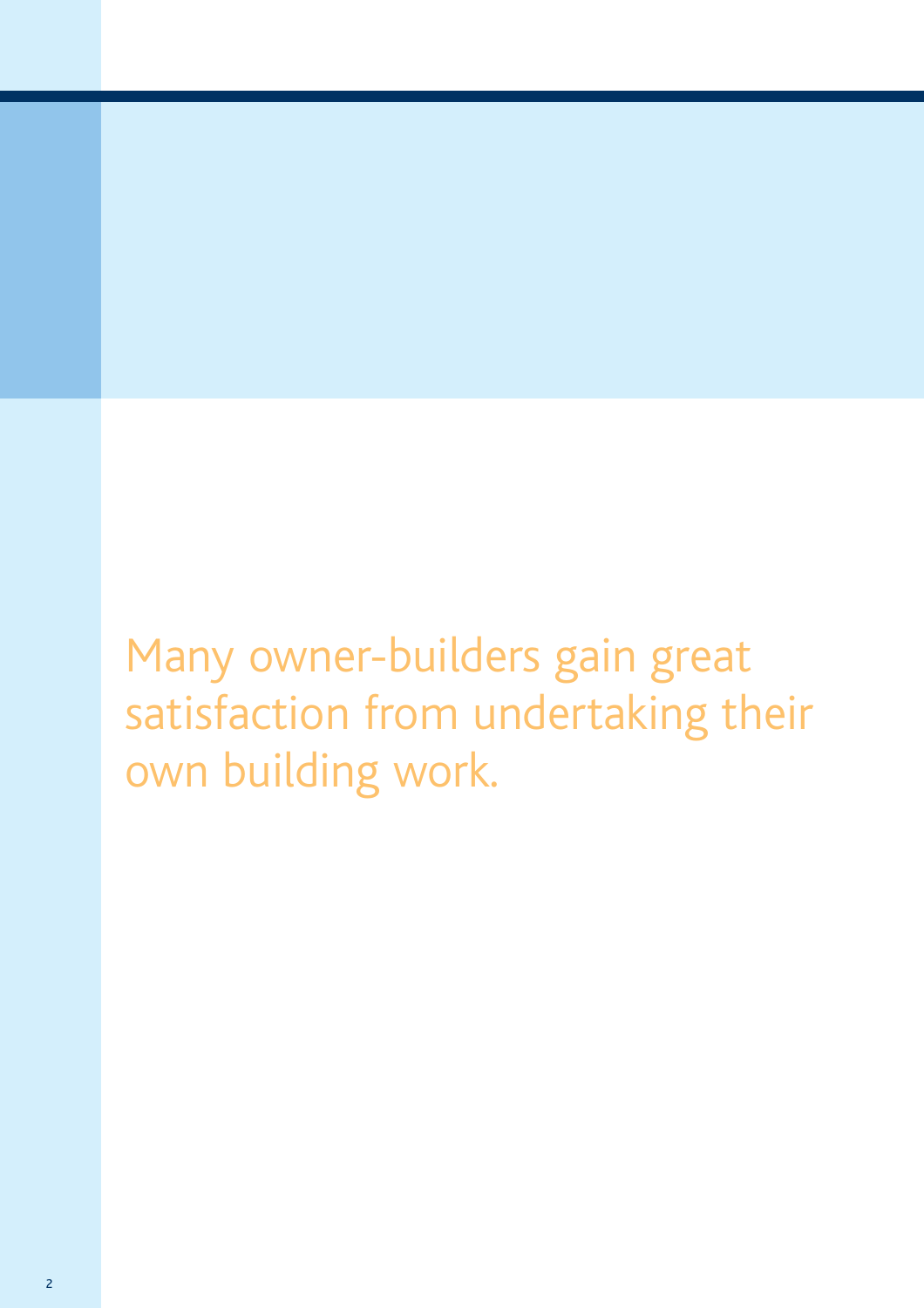

## **What is an owner-builder?**

An owner-builder is defined as a person who constructs or renovates a domestic building on his or her own land, who is not in the business of building.

From June 2005 owner-builders:

- Must obtain a *Certificate of Consent* from the Building Practitioners Board in order to obtain a building permit to carry out domestic building work valued over \$12,000
- Must ensure they read and understand information on their legal obligations and responsibilities
- May obtain building permits for a single dwelling and associated work on a single property, in any three-year period.

## **What is a** *Certificate of Consent***?**

A *Certificate of Consent* is an individual's written approval from the Building Practitioners Board to act as an owner-builder on their own land.

Owners who intend to apply for a building permit for domestic building work as an owner-builder must provide to the relevant building surveyor a *Certificate of Consent* issued by the Building Practitioners Board.

## **What is the process for applying for a** *Certificate of Consent***?**

Contact the Building Commission on 1300 360 320 to obtain an *Owner-Builder Information and Education Kit*.

Read the information contained in the kit then complete the enclosed application form.

To obtain a *Certificate of Consent* you will be required to:

- Provide a *Statutory Declaration* stating that you have read the information kit
- Provide details on any building permits for domestic building work you have carried out within the previous three years
- Confirm your current residency and intention to reside in the dwelling
- Provide a description of your proposed domestic building construction project
- Provide the address of the land on which the work is to be carried out
- Provide your name, address and contact details and confirmation that you are the owner of the land
- Provide details of any existing buildings on the land.

Send the completed application form and relevant information along with the *Statutory Declaration* and application fee:

| By mail:   | <b>Building Practitioners Board</b><br>PO Box 536E<br>Melbourne VIC 3001 |
|------------|--------------------------------------------------------------------------|
| In person: | <b>Building Practitioners Board</b><br>Level 27, Casselden Place         |

2 Lonsdale Street (Cnr Spring & Lonsdale Streets) Melbourne VIC 3000

## **What are the potential benefits of being an owner-builder?**

Many owner-builders gain great satisfaction from undertaking their own building work. They often use their own trade or management skills and generally perform many of the tasks themselves.

Owner-builders may save money when they use their own skills and assume the risk that a builder would otherwise undertake. Of course they may just as easily lose money when things do not run smoothly or when mistakes are made along the way.

An owner-builder may benefit from managing the project so that work occurs when money is available. This often spreads the project over many months or years but is an affordable alternative for some. In this regard, it is important to note that a building permit is only valid for two years. Also, an owner-builder needs to be aware of possible cost increases of materials over time. If the project is likely to go for longer, an extension of time should be requested from the relevant building surveyor **before** the permit expires.

## **Why change the owner-builder laws?**

- To provide greater protection for Victorian consumers buying owner-built properties
- To safeguard and educate genuine owner-builders
- To ensure the high quality of buildings are maintained by reinforcing the current registration system
- To bring Victoria into alignment with other states across Australia.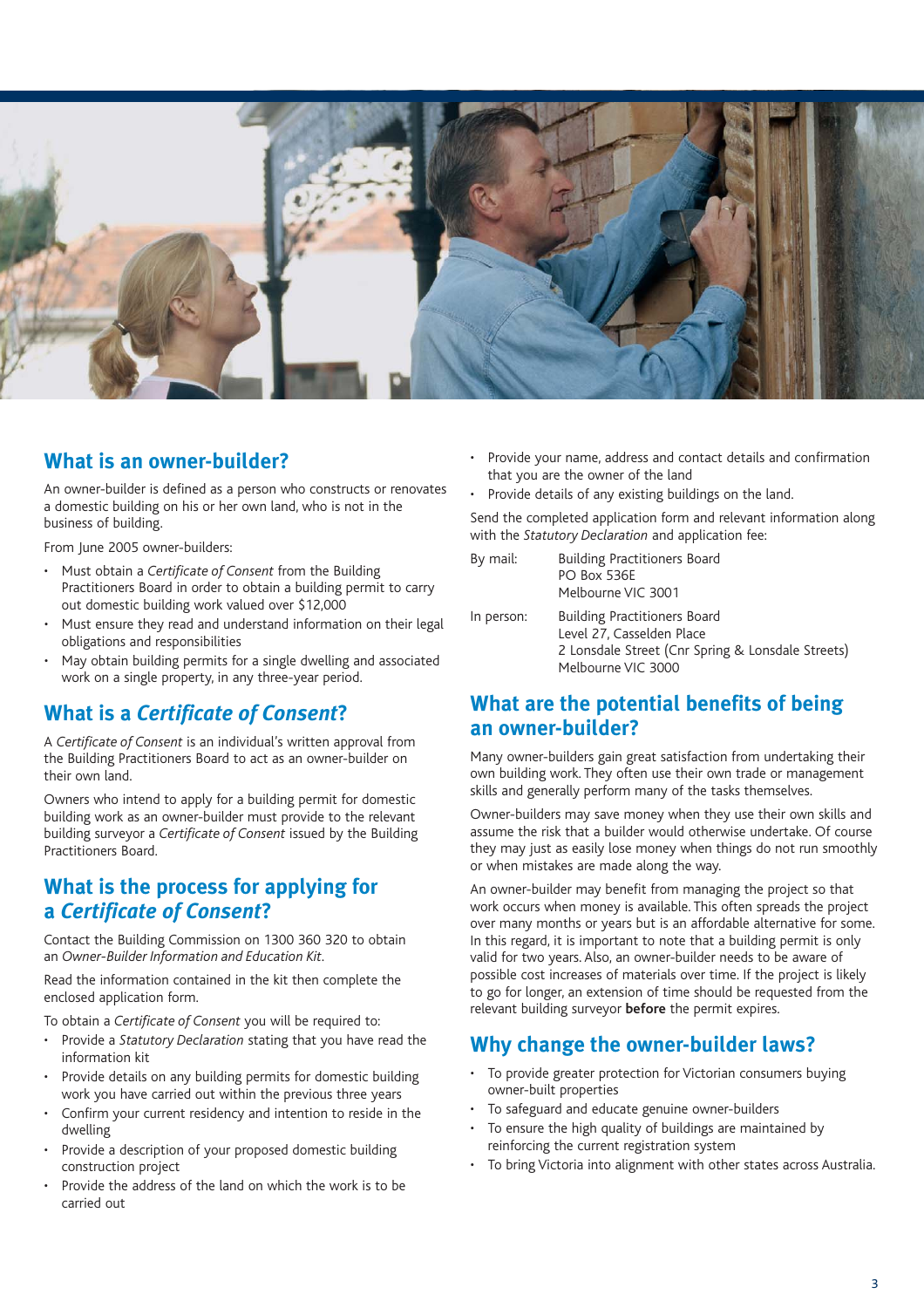## **What responsibilities does an ownerbuilder have?**

Owner-builders must carry out domestic building work in compliance with the *Building Act 1993* and *Building Regulations.*

Owner-builders must ensure that they maintain a safe workplace and should have appropriate workplace and public safety insurance policies in place. They should also consider purchasing policies to protect themselves against fire and theft. When protection work is required, the owner-builder must also obtain insurance for adjoining property protection during construction, and for twelve months following completion.

## **What potential risks do owner-builders take?**

An owner-builder effectively assumes the responsibilities, legal risks and liabilities of a registered building practitioner.

These risks can include:

| <b>Financial risks</b> | - Project cost increases as a result of poor<br>estimating<br>- Rework due to faulty workmanship<br>and/or non-compliance<br>- Variations from the original plans<br>- Loss by theft or fire on the site<br>- Site protection costs (security, safety)<br>- Occupational health and safety claims<br>- Adjoining property owner claims |
|------------------------|----------------------------------------------------------------------------------------------------------------------------------------------------------------------------------------------------------------------------------------------------------------------------------------------------------------------------------------|
| Quality risks          | - Adequacy of drawings and specifications<br>- Standard of workmanship by others<br>- Compliance with regulations (building,<br>occupational health and safety, etc)<br>- Technical ability to direct and assess<br>workmanship                                                                                                        |
| <b>Time risks</b>      | - Identification and engagement of suitable<br>tradespeople<br>- Coordination and continuity of work<br>- Completion of work                                                                                                                                                                                                           |
| <b>Future risks</b>    | - Cost of insuring prospective purchasers<br>within 6.5 years after a Certificate of<br>Final Inspection or Occupancy Permit<br>is issued<br>- Claims by purchaser within statutory<br>time period                                                                                                                                     |

Many of these risks may influence the cost of building work. Risks are reduced where a trade contractor, being a registered building practitioner, is engaged under a major domestic building contract with associated warranties. Where the contract sum exceeds \$12,000 and the contractor is required to provide warranty insurance, risks are further reduced.

Contact your insurance broker about how you can offset financial risks through insurance.

## **Can owner-builders use contractors?**

Yes. Where an owner-builder engages a contractor they remain responsible for the building project and must supervise the building work to ensure it is completed properly, arrange mandatory inspections through a relevant building surveyor and make appropriate payments to all contractors.

The owner-builder will need to comply with:

- *Building Regulations* under the *Building Act 1993* including obtaining all required permits, inspections and certificates
- Local council requirements for building site access and protection
- WorkSafe requirements as related to workers on site
- Occupational health and safety standards to protect workers, site visitors and the public
- Other authority approval, consents and permits.

The owner-builder must also:

- Engage registered building practitioners for work over \$5,000 unless the single trade is exempt under section 6 of the *Domestic building Contracts Act 1995*
- **\***Enter into a Major Domestic Building Contract for building work over \$5,000 that is carried out by a contractor
- Ensure the Registered Building Practitioner has from the contractor domestic warranty insurance for building work over \$12,000
- Obtain a defects report if selling within 6.5 years of completing the work
- Provide warranty insurance for a future purchaser of the property if selling within 6 years of completing the work
- Insure the adjoining property against damage when undertaking protection work.

**\*For domestic building work exceeding \$5,000 in value, the contractor will be required to be a registered building practitioner and provide a Major Domestic Building Contract. The contract must be in writing and include certain minimum features as defined under the** *Domestic Building Contracts Act 1995.* 

The trade contractors who will require registration (for work over \$5,000) and insurance (for work over \$12,000) include:

- **Carpenters**
- **Bricklayers**
- **Concreters**
- Roof tilers
- Swimming pool installers
- Cabinet makers and kitchen contractors
- **Restumpers**
- Bathroom renovators
- House relocators

In addition, plumbers, gas fitters and electricians need to be licensed with their respective licensing bodies.

The owner-builder must provide the registration details of contractors engaged in the building work at the end of the project as part of their application for a Certificate of Final Inspection or Occupancy Permit.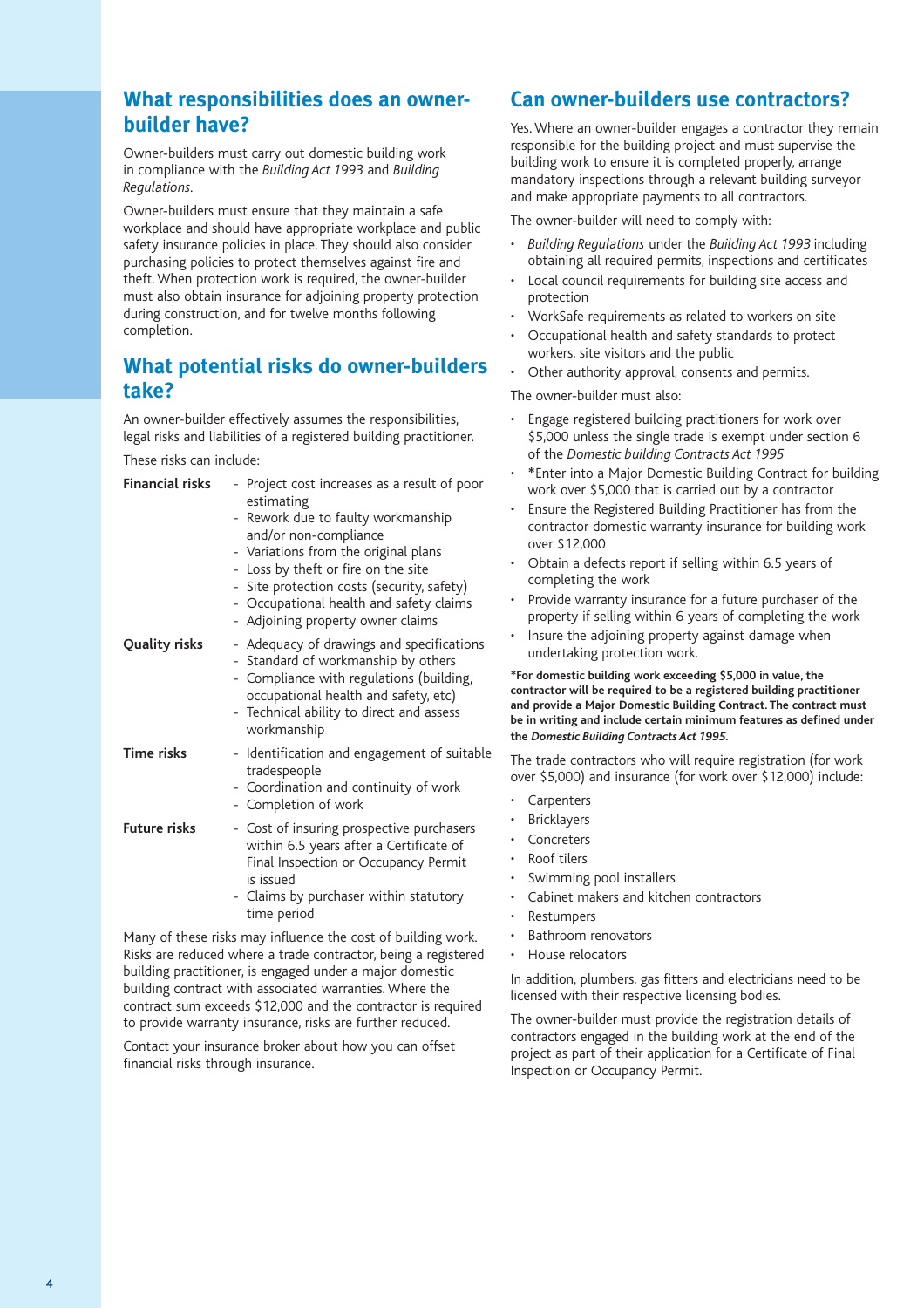

Other trades do not need to be registered because they are provided with exemptions under the *Domestic Building Contract and Tribunal (General) Regulations 1996*. These may include:

- Awnings, screens, etc
- Floor coverings
- **Drainage**
- **Insulation**
- Painting
- Wall and floor tiling
- **Glazing**
- **Plastering**
- Tennis court fencing
- Erection of masts, antennas, etc

*Please note: if a contractor provides more than one of these exempted trades above, he or she will need to be registered with the Building Practitioners Board (where the total value of the combined trades exceeds \$5,000).*

### **Tips for dealing with contractors**

- Ask for evidence of registration. All registered building practitioners are provided with a registration card and are listed on the Building Commission's website www.buildingcommission.com.au
- Use written contracts with all contractors you engage.
- Where the value of the building work exceeds \$5,000, ensure you engage registered building practitioners if required to do so. You can check if a builder or trade contractor is registered by visiting www.buildingcommission.com.au or by calling 1300 360 320
- Obtain the warranty insurance cover from relevant trade contractors when building work exceeds \$12,000
- Be fully aware of all legal and construction requirements.
- Be fully aware of the time required to plan, finance, supervise and undertake your own project
- Obtain quotes from more than one contractor for relevant parts of the work, ensuring to specify exactly the same requirements to each
- Use licensed tradesmen where required (plumbers, electricians, etc)
- Do not assume that the tradesmen you engage will look after everything or proceed without a detailed description of the work that they are required to do.

## **What happens when you sell your home?**

If a property owner sells their house within six years of completing work as an owner-builder, they must provide warranty insurance cover to the purchaser of the property. They are also required to provide a technical inspection report that identifies defects.

It is important that owner-builders understand that the insurance policy is for the benefit of the purchaser and that the ownerbuilder will be responsible for ensuring that the work has been done according to law.

## **What is the process of applying for a building permit?**

A building permit is written approval from a registered building surveyor (municipal or private) certifying that your plans comply with the *Building Regulations*. You must have this permit before any work can begin.

Before applying for a building permit, an owner-builder may need to obtain a *Certificate of Consent* from the Building Practitioners Board. The *Certificate of Consent* forms part of the information required to submit to the building surveyor as part of the building permit application. Typically other information includes:

- - Architectural drawings Structured drawings and details
- Materials specifications Copy of Title
- Energy ratings Building permit application form.

There is a government levy on building permits collected by the building surveyor for projects worth more than \$10,000. Levies are used to administer building legislation in the State of Victoria and are calculated from the cost of building work proposed. Ownerbuilders are required to provide sufficient information to enable the building surveyor to estimate the value of the building work. It must include the commercial rate of labour and materials, as well as GST. The value of the building work is based on what the owner would reasonably expect to pay a registered builder under a major domestic building contract.

The standard of documentation of the application has a direct impact on the length of time to obtain a building permit. High quality documentation will enable efficient assessment by the building surveyor and facilitate prompt issuing of the building permit.

A person who knowingly makes any false or misleading statements or information to a person or body carrying out any function under the Act or Regulations administering a building permit, risks incurring significant financial penalties.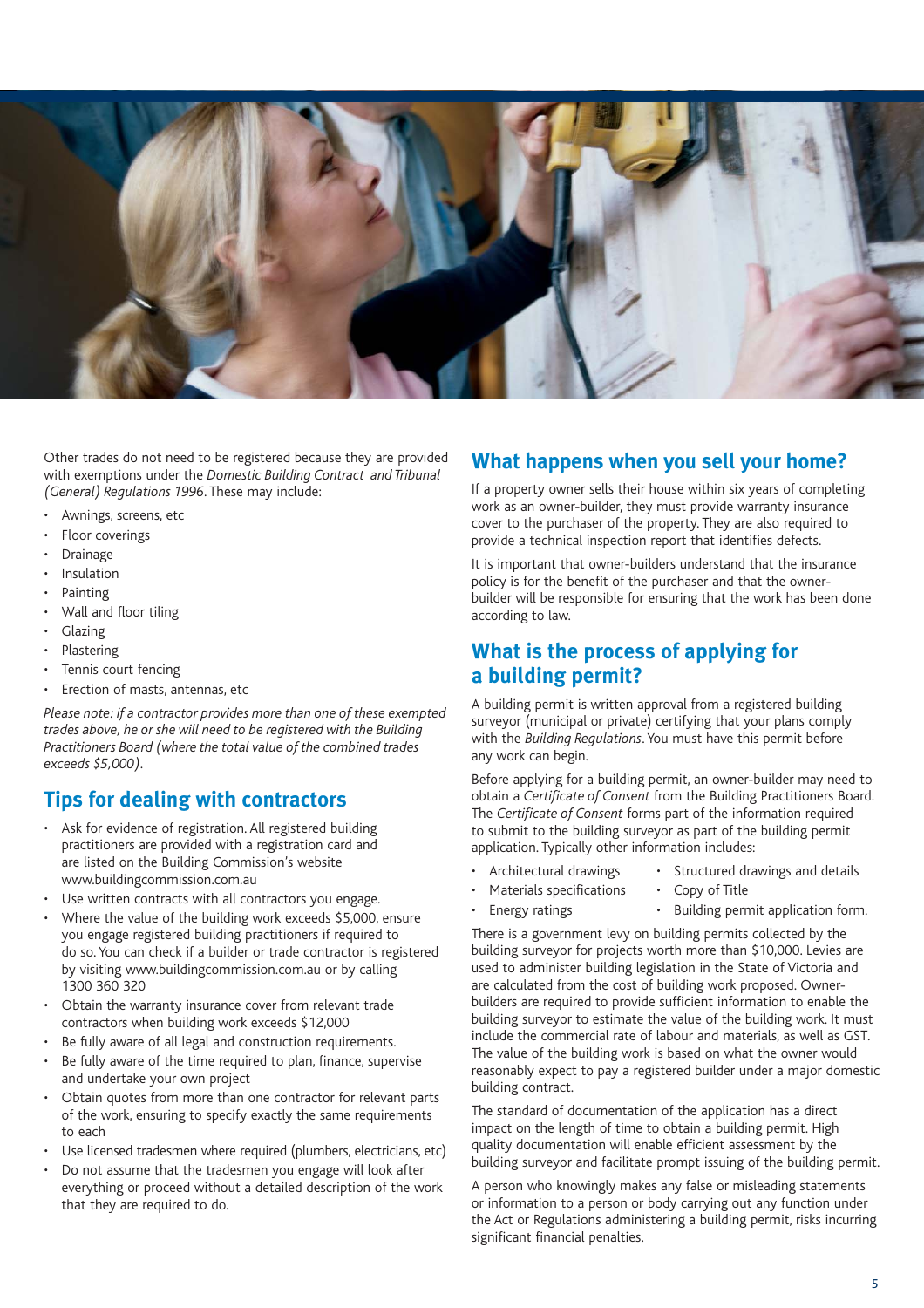## **Frequently asked questions**

#### *What obligations do owner-builders have when selling?*

If a property owner sells their house within six years of completing work as an owner-builder, they must provide warranty insurance cover to the purchaser of the property. They are also required to provide a technical inspection report that identifies defects. It is an offence to sell a building without the required report and insurance. Penalties of up to \$10,000 apply.

#### *Can an owner-builder sell an incomplete project?*

Yes. However, it is an offence under the *Building Act* for an owner-builder to sell a building prior to completion if it is intended that the works be completed prior to settlement of the *Contract of Sale*. That is, an owner-builder cannot sell 'off-the-plan' or before completing building work he or she intends to complete. Penalties of up to \$10,000 apply.

#### *What approvals does an owner-builder need?*

An owner-builder must obtain a *Certificate of Consent* from the Building Practitioners Board before carrying out any domestic building work as an owner-builder. An owner-builder will not be able to obtain a building permit without a *Certificate of Consent*.

#### *What should a person do if they want to buy an ownerbuilt house?*

When buying an owner-built house within six and a half years of completion of the work, a defects inspection report prepared by a prescribed building practitioner engaged by the owner-builder must be provided. The required warranty insurance must also be in place if the property is sold within six years of completion. Known defects are deemed to be acceptable to the purchaser. For more information, please contact Consumer Affairs Victoria on 1300 557 559 or contact your insurance broker.

#### *Can owner-builders construct multi-unit developments?* No. People in the business of building must be registered building practitioners.

#### *What happens if a registered building practitioner is engaged as the builder for the major part of the project after the building permit has been issued?*

The owner must notify the relevant building surveyor within 14 days of engagement that they are no longer an owner-builder. In this circumstance, the builder must also notify the relevant building surveyor in writing and give details of their required registration and insurance. The builder must also provide the owner with a major *Domestic Building Contract* for the domestic building work they are undertaking.

#### *What happens if I have a dispute with my builder or contractor?*

You can seek advice through Building Advice and Conciliation Victoria and the Building Commission to help resolve disputes in an efficient and timely manner. For more information, please contact Building Advice and Conciliation Victoria on 1300 557 559. You can contact Consumer Affairs Victoria and get advice regarding your rights under the *Fair Trading Act 1999*.

#### *Can owner-builders undertake demolition and removal work?*

It is rare for a permit to demolish a building to be issued to an owner-builder. To obtain such a permit, the owner must demonstrate to the relevant building surveyor that he or she has the necessary knowledge, experience, equipment, and storage facilities to properly conduct the demolition operations as required by the *Building Regulations*.

#### *What taxation obligations do owner-builders have?*

Owner-builders are likely to have taxation obligations when selling a property with a view to a profit. For instance, owner-builders may have income tax obligations if selling their property as an investment or speculative venture. Also, if a property is sold within five years of building work completion, it could attract GST. For more information, please contact the Australian Taxation Office on 13 28 66 or your taxation adviser.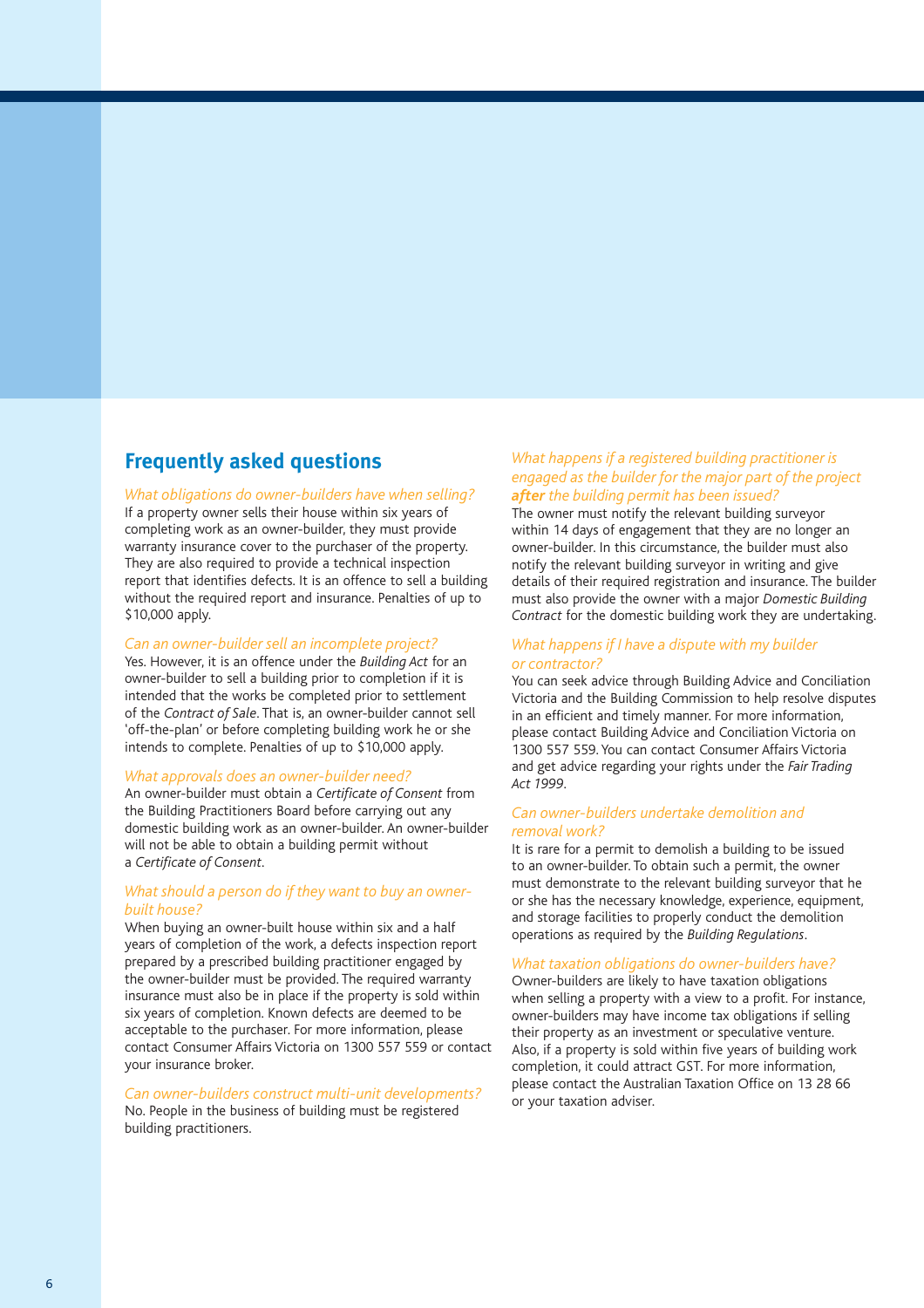

## **Where can further advice be obtained?**

| Practitioner registration              | Practitioners Services, Building Commission      | Telephone 1300 360 320<br>www.buildingcommission.com.au      |
|----------------------------------------|--------------------------------------------------|--------------------------------------------------------------|
|                                        | Plumbing Industry Commission                     | Telephone 1800 015 129<br>www.pic.vic.gov.au                 |
|                                        | Energy Safe Victoria                             | Telephone (03) 9203 9700<br>www.esv.vic.gov.au               |
| <b>Building related disputes</b>       | Building Advice and Conciliation Victoria (BACV) | Telephone 1300 557 559                                       |
|                                        | Consumer Affairs Victoria                        | Telephone 1300 558 181<br>www.consumer.vic.gov.au            |
|                                        | <b>Building Commission</b>                       | Telephone (03) 9285 6400<br>www.buildingcommission.com.au    |
| Owner-builder training and information | Office of Training and Tertiary Education        | Telephone 13 1823<br>www.otte.vic.gov.au                     |
|                                        | Holmesglen Institute of TAFE                     | Telephone (03) 9564 1555<br>www.holmesglen.vic.edu.au        |
|                                        | <b>Building Display Centre</b>                   | Telephone (03) 9419 7488<br>www.buildingdisplaycentre.com.au |
|                                        | Timber Advisory Centre                           | Telephone (03) 9875 5010<br>www.timber.asn.au                |
| Occupational Health & Safety           | Workcover                                        | Telephone (03) 9641 1555<br>www.workcover.vic.gov.au         |
| Taxation                               | <b>Australian Taxation Office</b>                | Telephone 13 2866<br>www.ato.gov.au                          |